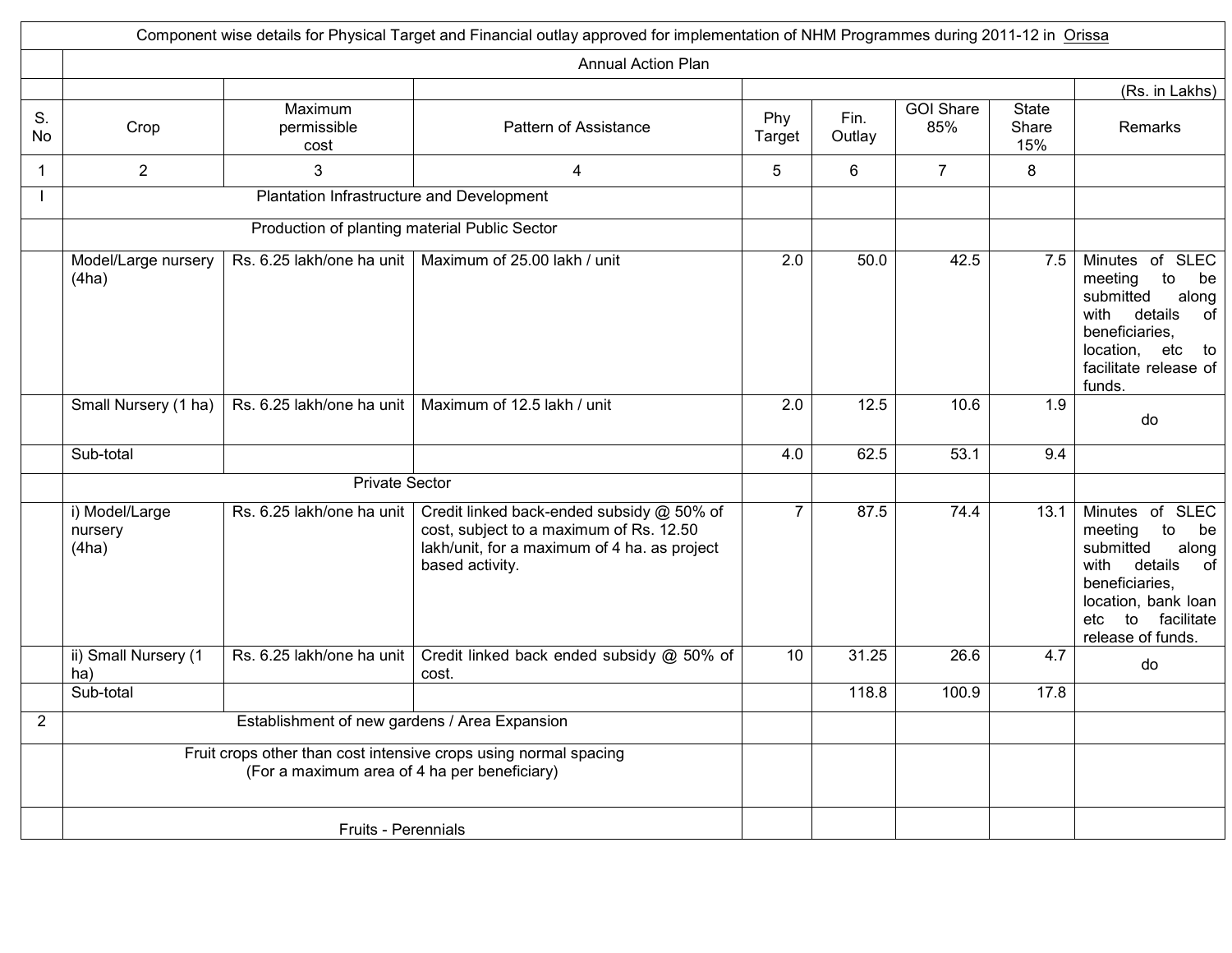| Mango (10m x 10m)    | Rs.22000/ha   | Maximum of Rs.16500/- per ha. (75% of cost<br>for meeting the expenditure on planting<br>material and cost of INM/IPM etc in 3<br>installments of 60:20:20 subject to survival<br>rate of 75% in 2nd year & 90% in 3rd year for<br>perennial crops and for non perennial crops | 10300 | 1019.70 | 866.7  | 153.0 |  |
|----------------------|---------------|--------------------------------------------------------------------------------------------------------------------------------------------------------------------------------------------------------------------------------------------------------------------------------|-------|---------|--------|-------|--|
| Litchi (7.5m x 7.5m) | Rs.29,230/ha. | Maximum of Rs.21923/- per ha. (75% of cost<br>for meeting the expenditure on planting<br>material and cost of INM/IPM etc in 3<br>installments of 60:20:20 subject to survival<br>rate of 75% in 2nd year & 90% in 3rd year for<br>perennial crops and for non perennial crops | 300   | 39.46   | 33.5   | 5.9   |  |
| Citrus (6m x 6m)     | Rs33340/ha    | Maximum of Rs.25005/- per ha. (75% of cost<br>for meeting the expenditure on planting<br>material and cost of INM/IPM etc in 3<br>installments of 60:20:20 subject to survival<br>rate of 75% in 2nd year & 90% in 3rd year for<br>perennial crops.                            | 400   | 60.01   | 51.0   | 9.0   |  |
| Sub-total            |               |                                                                                                                                                                                                                                                                                | 11000 | 1119.17 | 951.3  | 167.9 |  |
|                      |               | Fruits - Perennials                                                                                                                                                                                                                                                            |       |         |        |       |  |
|                      |               | Maintenance (I Year)                                                                                                                                                                                                                                                           |       |         |        |       |  |
| Mango                | Rs.22000/ha   | Maximum of Rs.16500/- per ha. (75% of cost                                                                                                                                                                                                                                     | 17000 | 561.00  | 476.9  | 84.2  |  |
|                      |               | for meeting the expenditure on planting<br>material and cost of INM/IPM etc in 3<br>installments of 60:20:20 subject to survival<br>rate of 75% in 2nd year & 90% in 3rd year for<br>perennial crops and for non perennial crops                                               |       |         |        |       |  |
| Litchi               | Rs.29,230/ha. | Maximum of Rs.21923/- per ha. (75% of cost<br>for meeting the expenditure on planting<br>material and cost of INM/IPM etc in 3<br>installments of 60:20:20 subject to survival<br>rate of 75% in 2nd year & 90% in 3rd year for<br>perennial crops and for non perennial crops | 127   | 5.57    | 4.7    | 0.8   |  |
| Citrus               | Rs33340/ha    | Maximum of Rs.25005/- per ha. (75% of cost<br>for meeting the expenditure on planting<br>material and cost of INM/IPM etc in 3<br>installments of 60:20:20 subject to survival<br>rate of 75% in 2nd year & 90% in 3rd year for<br>perennial crops.                            | 170   | 8.50    | 7.2    | 1.3   |  |
| Sub-total            |               |                                                                                                                                                                                                                                                                                | 17297 | 575.07  | 488.8  | 86.3  |  |
|                      | Maintenance   | (II Year) (as per old cost norms)                                                                                                                                                                                                                                              |       |         |        |       |  |
| Mango                | Rs. 30,000/ha | 30% of Rs. 22500 with a maximum of Rs.<br>6750/ha                                                                                                                                                                                                                              | 18000 | 1215.00 | 1032.8 | 182.3 |  |
| Aonla                | Rs. 30,000/ha | 30% of Rs. 22500 with a maximum of Rs.                                                                                                                                                                                                                                         | 121   | 8.17    | 6.9    | 1.2   |  |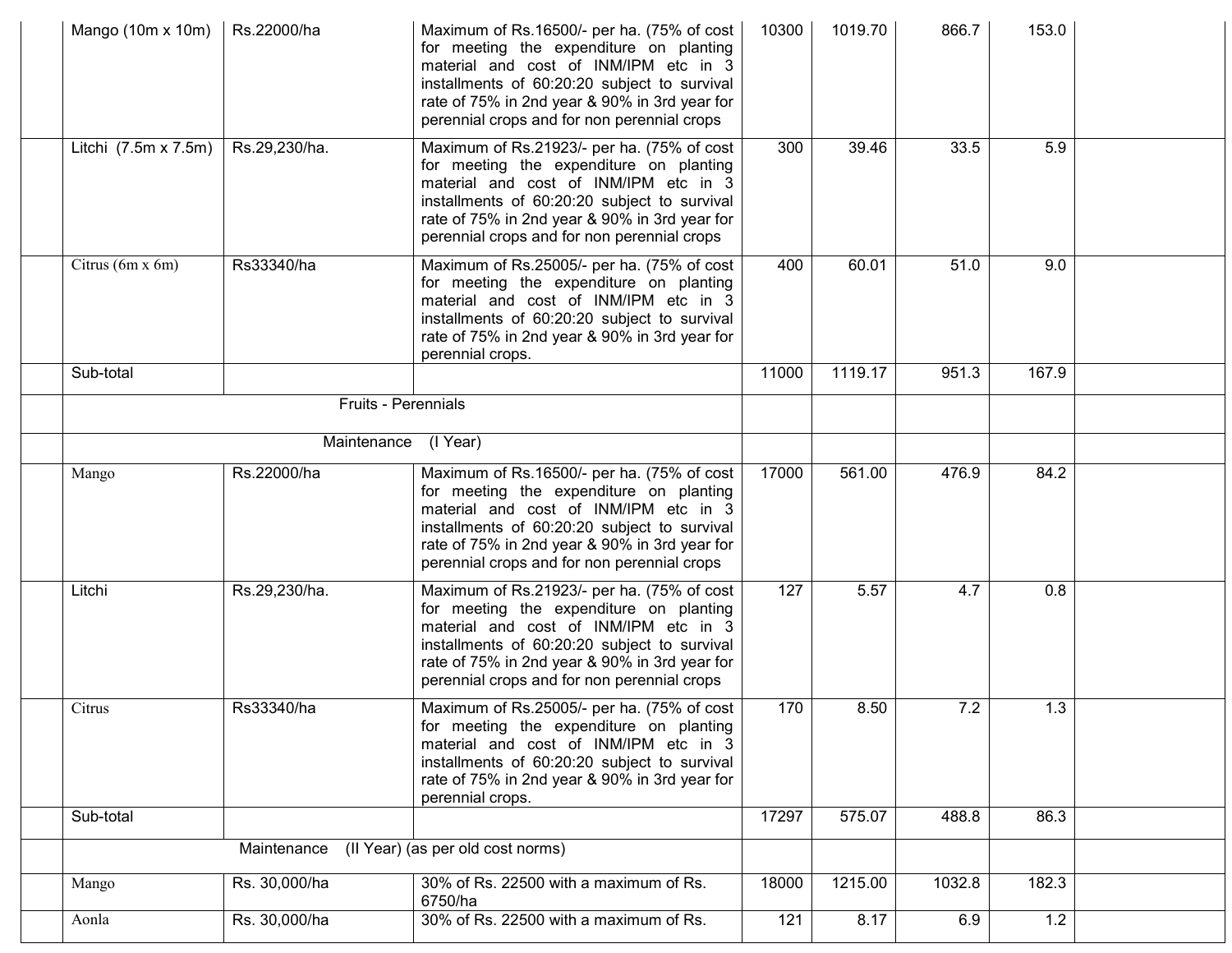|                                                                                                          |                   | 6750/ha                                                                                                                                                                                                                     |                |        |        |       |  |
|----------------------------------------------------------------------------------------------------------|-------------------|-----------------------------------------------------------------------------------------------------------------------------------------------------------------------------------------------------------------------------|----------------|--------|--------|-------|--|
| Citrus                                                                                                   | Rs. 30,000/ha     | 30% of Rs. 22500 with a maximum of Rs.<br>6750/ha                                                                                                                                                                           | 450            | 30.38  | 25.8   | 4.6   |  |
| Sub-total                                                                                                |                   |                                                                                                                                                                                                                             | 18571          | 1253.5 | 1065.5 | 188.0 |  |
|                                                                                                          |                   | <b>Fruits- Non Perennials</b>                                                                                                                                                                                               |                |        |        |       |  |
| <b>Banana Suckers</b>                                                                                    | Rs. 45,000/ha     | Maximum of Rs. 22500/- per ha. (50 % of<br>cost for meeting the expenditure on planting<br>material and cost of material for INM/IPM etc.<br>in 2 installments of 75:25 subject to survival<br>rate of 90% in second year). | 600            | 101.25 | 86.1   | 15.2  |  |
| Banana (TC)                                                                                              | Rs.83,204/ha      | Maximum of Rs. 41602/- per ha. (50 % of<br>cost for meeting the expenditure on planting<br>material and cost of material for INM/IPM etc.<br>in 2 installments of 75:25 subject to survival<br>rate of 90% in second year). | 200            | 62.40  | 53.0   | 9.4   |  |
| Sub-total                                                                                                |                   |                                                                                                                                                                                                                             | 800.0          | 163.7  | 139.1  | 24.5  |  |
|                                                                                                          |                   | Maintenance (as per old cost norms)                                                                                                                                                                                         |                |        |        |       |  |
| <b>Banana Suckers</b>                                                                                    | Rs. 45,000/ha     | Maximum of Rs. 22500/- per ha. (50 % of<br>cost for meeting the expenditure on planting<br>material and cost of material for INM/IPM etc,<br>in 2 installments of 75:25 subject to survival<br>rate of 90% in second year). | 425            | 23.91  | 20.3   | 3.6   |  |
| Banana (TC)                                                                                              | Rs.83,204/ha      | Maximum of Rs. 41602/- per ha. (50 % of<br>cost for meeting the expenditure on planting<br>material and cost of material for INM/IPM etc,<br>in 2 installments of 75:25 subject to survival<br>rate of 90% in second year). | 65             | 6.76   | 5.7    | 1.0   |  |
| Sub-total                                                                                                |                   |                                                                                                                                                                                                                             | 490            | 30.67  | 26.1   | 4.6   |  |
|                                                                                                          |                   | Mushrooms                                                                                                                                                                                                                   |                |        |        |       |  |
| Integrated<br>mushroom unit for<br>spawn, compost<br>production and<br>training<br><b>Private Sector</b> | Rs.50.00 lakh     | 100% of the cost to public sector and 50% of<br>cost for private sector, for meeting the<br>expenditure on infrastructure, as credit linked<br>back ended subsidy.                                                          | $\overline{2}$ | 50     | 43     | 8     |  |
|                                                                                                          |                   | Spawn making unit                                                                                                                                                                                                           |                |        |        |       |  |
| Spawn making unit<br><b>Private Sector</b>                                                               | Rs. 15 lakh/ unit | 100% of the cost to public sector and in case<br>of private sector, 50% of cost, as credit<br>linked back ended subsidy.                                                                                                    | 4              | 30     | 26     | 5     |  |
| Sub-total                                                                                                |                   |                                                                                                                                                                                                                             | 6.0            | 80.00  | 68     | 12.0  |  |
|                                                                                                          |                   |                                                                                                                                                                                                                             |                |        |        |       |  |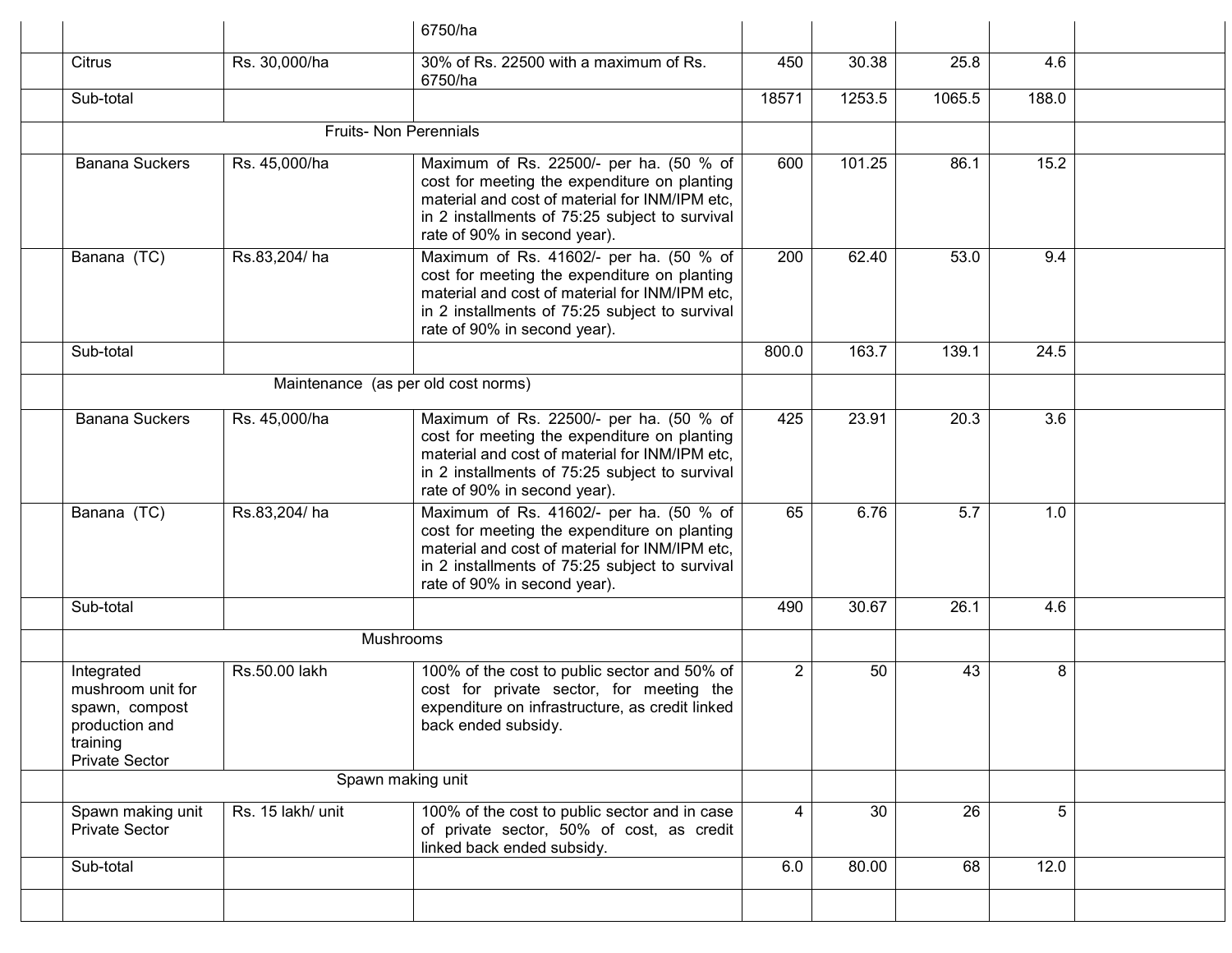|                                       |                  | Flowers (For a maximum of 2 ha per beneficiary)                                                                                                                                                                                                                                |      |        |       |      |                                                                                                                            |
|---------------------------------------|------------------|--------------------------------------------------------------------------------------------------------------------------------------------------------------------------------------------------------------------------------------------------------------------------------|------|--------|-------|------|----------------------------------------------------------------------------------------------------------------------------|
|                                       |                  | <b>Cut flowers</b>                                                                                                                                                                                                                                                             |      |        |       |      |                                                                                                                            |
| Small & Marginal<br><b>Farmers</b>    | Rs. 70,000 / ha. | 50% of cost @ Rs.35,000 / ha. limited to 2<br>ha per beneficiary                                                                                                                                                                                                               | 400  | 140.00 | 119.0 | 21.0 |                                                                                                                            |
| Other farmers                         | do               | 33 % of cost @ Rs. 23,100 / ha. limited to 2<br>ha per beneficiary                                                                                                                                                                                                             | 300  | 69.30  | 58.9  | 10.4 |                                                                                                                            |
|                                       |                  | <b>Bulbulous flowers</b>                                                                                                                                                                                                                                                       |      |        |       |      |                                                                                                                            |
| Small & Marginal<br>Farmers           | Rs. 90,000/ha    | 50% of cost @ Rs.45,000 / ha. limited to 2<br>ha per beneficiary                                                                                                                                                                                                               | 400  | 180.00 | 153.0 | 27.0 |                                                                                                                            |
| Other farmers                         | do               | 33 % of cost @ Rs. 29,700 / ha. limited to<br>2 ha per beneficiary                                                                                                                                                                                                             | 300  | 89.10  | 75.7  | 13.4 |                                                                                                                            |
|                                       |                  | Loose Flowers                                                                                                                                                                                                                                                                  |      |        |       |      |                                                                                                                            |
| Small & Marginal<br><b>Farmers</b>    | Rs. 24,000/ha    | 50% of cost @ Rs.12,000 / ha. limited to 2<br>ha per beneficiary                                                                                                                                                                                                               | 200  | 24.00  | 20.4  | 3.6  |                                                                                                                            |
| Other farmers                         | do               | 33 % of cost @ Rs. 7,920 / ha. limited to 4<br>ha per beneficiary                                                                                                                                                                                                              | 500  | 39.60  | 33.7  | 5.9  |                                                                                                                            |
| Sub-total                             |                  |                                                                                                                                                                                                                                                                                | 2100 | 542.00 | 460.7 | 81.3 |                                                                                                                            |
|                                       |                  | Spices (For a maximum area of 4 ha per beneficiary)                                                                                                                                                                                                                            |      |        |       |      |                                                                                                                            |
| Seed spices and<br>Rhizomatic Spices. |                  |                                                                                                                                                                                                                                                                                |      |        |       |      |                                                                                                                            |
| Ginger                                | Rs. 25,000 / ha  | Maximum of Rs. 12,500/- per ha. (50% of cost<br>for meeting the expenditure on planting material<br>and cost of material for INM/IPM etc).                                                                                                                                     | 300  | 37.50  | 31.9  | 5.6  | Only<br>certified<br>Planting material to<br>be used. TL material<br>to be used only from<br>Public<br>sector<br>agencies. |
| Turmeric                              | do               | do                                                                                                                                                                                                                                                                             | 600  | 75.00  | 63.8  | 11.3 | do                                                                                                                         |
| Sub-total                             |                  |                                                                                                                                                                                                                                                                                |      | 112.5  | 95.6  | 16.9 |                                                                                                                            |
|                                       |                  | Plantation crops (For a maximum area of 4 ha per beneficiary)                                                                                                                                                                                                                  |      |        |       |      |                                                                                                                            |
| Maintenance (I<br>Year)               | Rs. 40,000ha     | Maximum of Rs. 20,000/- per ha (50% of<br>cost for meeting the expenditure on planting<br>material and cost of material for INM/IPM<br>etc) in 3 installments of 60:20:20 subject to<br>survival rate of 75% in second year and 90%<br>in third year for a maximum area of 4 h | 4000 | 160.0  | 136.0 | 24.0 |                                                                                                                            |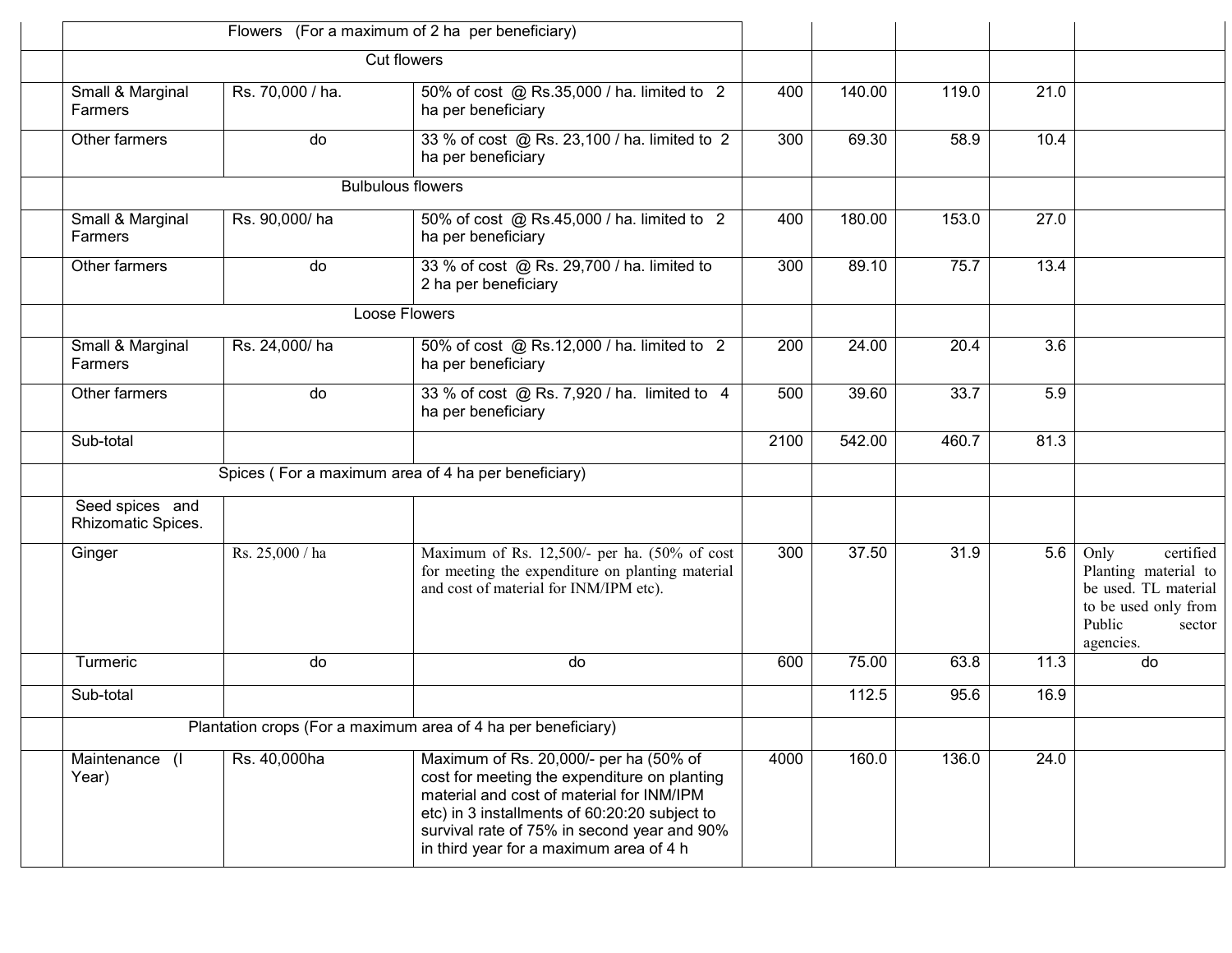|   | Maintenance (II<br>Year)<br>(as per old cost<br>norms) | Rs.15,000/ha                                       | 75% of cost subject to Rs. 11,250/ha limited<br>to 4 ha per beneficiary in 3 installments of<br>50:20:30 subject to survival rate of 75% in 2 <sup>nd</sup><br>year & 90% in $3^{rd}$ year. | 4050   | 136.69 | 116.2 | 20.5 |                                                                                                                                                                      |
|---|--------------------------------------------------------|----------------------------------------------------|---------------------------------------------------------------------------------------------------------------------------------------------------------------------------------------------|--------|--------|-------|------|----------------------------------------------------------------------------------------------------------------------------------------------------------------------|
|   | Sub-total                                              |                                                    |                                                                                                                                                                                             | 8050   | 296.7  | 252.2 | 44.5 |                                                                                                                                                                      |
| 3 |                                                        |                                                    | Protected cultivation                                                                                                                                                                       |        |        |       |      |                                                                                                                                                                      |
|   |                                                        |                                                    | Green House structure                                                                                                                                                                       |        |        |       |      |                                                                                                                                                                      |
|   |                                                        |                                                    | Naturally ventilated system                                                                                                                                                                 |        |        |       |      |                                                                                                                                                                      |
|   | Bamboo structure                                       | Rs. 375/ Sq.m                                      | 50% of the cost limited to 20 units (each unit<br>not to exceed 200 Sq.m) per beneficiary.                                                                                                  | 1.00   | 18.75  | 15.9  | 2.8  | Minutes of SLEC<br>meeting<br>to<br>be<br>submitted<br>along<br>details<br>with<br>of<br>beneficiaries,<br>location, etc to<br>facilitate release of<br>funds.       |
|   | <b>Plastic Mulching</b>                                | Rs. 20,000/ha                                      | 50% of the total cost limited to 2 ha per<br>beneficiary.                                                                                                                                   | 200    | 20.00  | 17.0  | 3.0  |                                                                                                                                                                      |
|   |                                                        |                                                    | Shade Net House                                                                                                                                                                             |        |        |       |      |                                                                                                                                                                      |
|   | Bamboo structure                                       | Rs. 300/ Sq.m                                      | 50% of cost limited to 20 units (each unit not<br>to exceed 200 sqmt) per beneficiary.                                                                                                      | 2.00   | 30.00  | 25.5  | 4.5  | Minutes of SLEC<br>meeting<br>to<br>be<br>submitted<br>along<br>details<br>with<br>0f<br>beneficiaries,<br>location,<br>etc<br>to<br>facilitate release of<br>funds. |
|   | Anti Bird/Anti Hail<br><b>Nets</b>                     | Rs.20/- per Sq.m                                   | 50% of cost limited to 5000 Sq.m per<br>beneficiary.                                                                                                                                        | 1.00   | 1.00   | 0.9   | 0.2  |                                                                                                                                                                      |
|   | Sub-total                                              |                                                    |                                                                                                                                                                                             | 204.00 | 69.75  | 59.3  | 10.5 |                                                                                                                                                                      |
| 4 |                                                        |                                                    | Promotion of Integrated Nutrient Management(INM)/ Integrated Pest Management (IPM)                                                                                                          |        |        | 0.0   | 0.0  |                                                                                                                                                                      |
|   | Promotion of<br><b>IPM/INM</b>                         | Rs. 2000/ha                                        | 50% of cost subject to a maximum of Rs<br>1000/ha limited to 4.00 ha/ beneficiary.                                                                                                          | 200    | 2.00   | 1.7   |      | 0.3   To be need based<br>and taken up after<br>identifying problem<br>of pest / disease<br>and nutrient<br>deficiency.                                              |
|   | Sub-total                                              |                                                    |                                                                                                                                                                                             |        | 2.00   | 1.7   | 0.3  |                                                                                                                                                                      |
| 5 |                                                        |                                                    | Organic Farming                                                                                                                                                                             |        |        |       |      |                                                                                                                                                                      |
|   |                                                        | Vermi compost Units /organic input production unit |                                                                                                                                                                                             |        |        |       |      |                                                                                                                                                                      |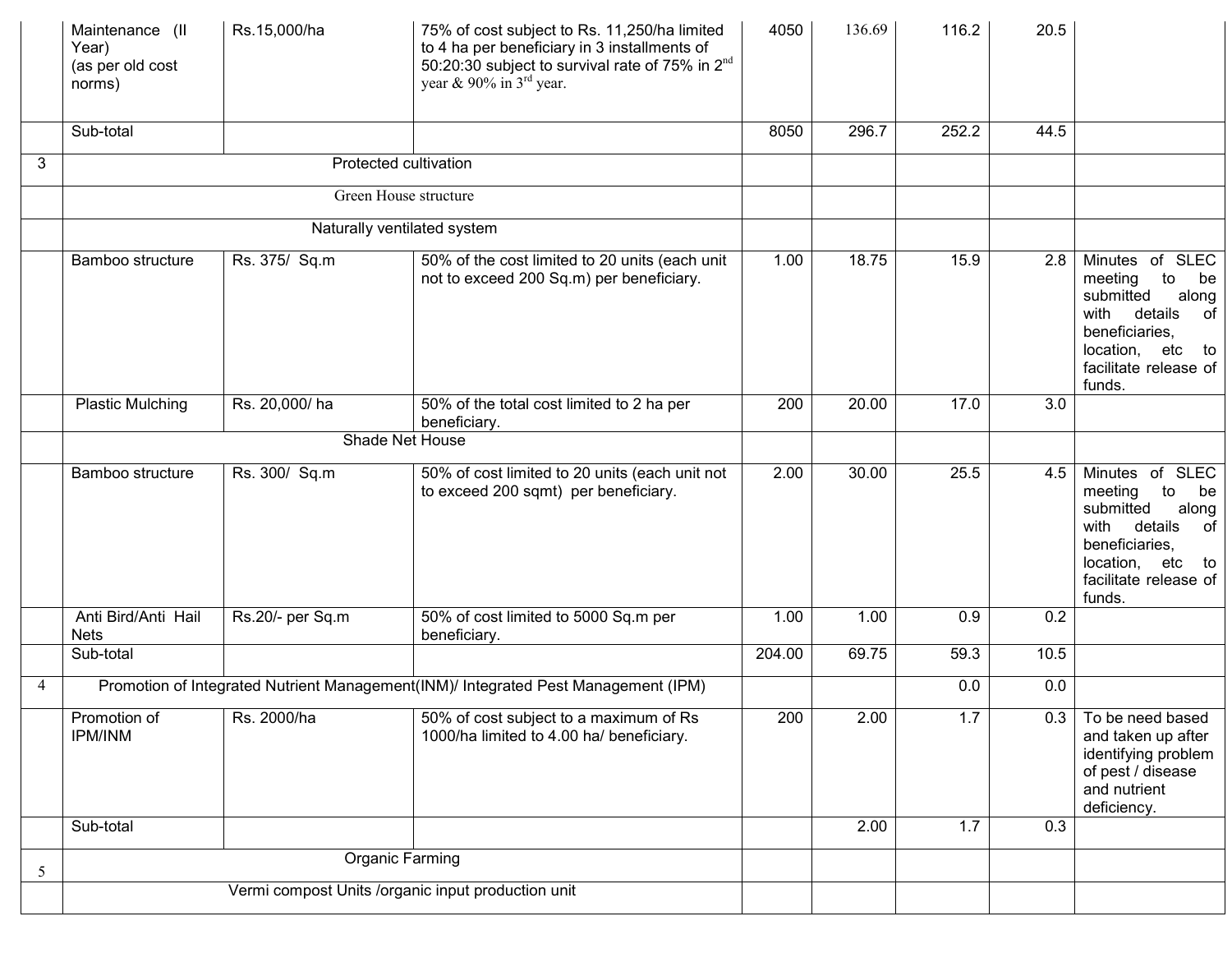|   | Permanent structure<br>to the size of unit of<br>30'x8'x2.5'<br>dimension to be<br>administered on pro-<br>rata basis. | Rs. 60,000/ unit for<br>permanent structure and | 50% of cost conforming to the size of the unit<br>of 30'x8'x2.5' dimension of permanent<br>structure to be administered on pro-rata<br>basis. | 300  | 90.00 | 76.5 | 13.5             |                                              |
|---|------------------------------------------------------------------------------------------------------------------------|-------------------------------------------------|-----------------------------------------------------------------------------------------------------------------------------------------------|------|-------|------|------------------|----------------------------------------------|
|   | Sub-total                                                                                                              |                                                 |                                                                                                                                               |      | 90.00 | 76.5 | 13.5             |                                              |
| 6 |                                                                                                                        | Pollination support through beekeeping          |                                                                                                                                               |      |       |      |                  |                                              |
|   | Honey bee colony                                                                                                       | Rs. 1400/ colony of 4<br>frames                 | 50% of cost limited to 50 colonies /<br>beneficiary.                                                                                          | 1000 | 7.00  | 6.0  | 1.1              | List of<br>Beneficiaries to be<br>furnished. |
|   | <b>Hives</b>                                                                                                           | Rs. 1600/ hive                                  | 50% of cost limited to 50 colonies /<br>beneficiary.                                                                                          | 1000 | 8.00  | 6.8  | 1.2              | -do-                                         |
|   | Equipment including<br>honey extractor (4<br>frame), food grade<br>container (30 kg),<br>net, etc.                     | Rs. 14,000/set                                  | 50% of the cost limited to one set per<br>beneficiary.                                                                                        | 100  | 7.00  | 6.0  | 1.1              | -do-                                         |
|   | Sub-total                                                                                                              |                                                 |                                                                                                                                               |      | 22.00 | 18.7 | $\overline{3.3}$ |                                              |
| 7 |                                                                                                                        | Horticulture Mechanization                      |                                                                                                                                               |      |       |      |                  |                                              |
|   | Power operated<br>machines/tools<br>including Power<br>Saw and Plant<br>Protection<br>equipments etc.                  | Rs.35,000/- per set                             | 50% of cost limited to one set per<br>beneficiary.                                                                                            | 50   | 8.75  | 7.4  | 1.3              | List of<br>Beneficiaries to be<br>furnished. |
|   | Sub-total                                                                                                              |                                                 |                                                                                                                                               |      | 8.75  | 7.4  | 1.3              |                                              |
| 8 |                                                                                                                        | Human Resource Development (HRD)                |                                                                                                                                               |      |       |      |                  |                                              |
|   | <b>HRD</b> for Gardeners                                                                                               | Rs. 15.00 lakh / training                       | 100% of the cost in first year. In subsequent<br>years, cost of infrastructure not to be<br>claimed.                                          | 4    | 34.00 | 28.9 | 5.1              | Project<br>to<br>be<br>submitted             |
|   | Training of farmers                                                                                                    |                                                 |                                                                                                                                               |      |       |      |                  |                                              |
|   | Within the District<br>(one day)                                                                                       | Rs.400/day per farmer<br>excluding transport    | 100% of the cost.                                                                                                                             | 3000 | 12.00 | 10.2 | 1.8              |                                              |
|   | Exposure visit of farmers                                                                                              |                                                 |                                                                                                                                               |      |       |      |                  |                                              |
|   | Within the State (5<br>days)                                                                                           | Rs. 300/day per farmer<br>excluding transport   | 100% of the cost.                                                                                                                             | 1500 | 22.50 | 19.1 | 3.4              |                                              |
|   | Transport for within<br>the State                                                                                      | Rs. 100/ day per farmer                         | 100% of the cost.                                                                                                                             |      | 7.50  | 6.4  | $1.1$            |                                              |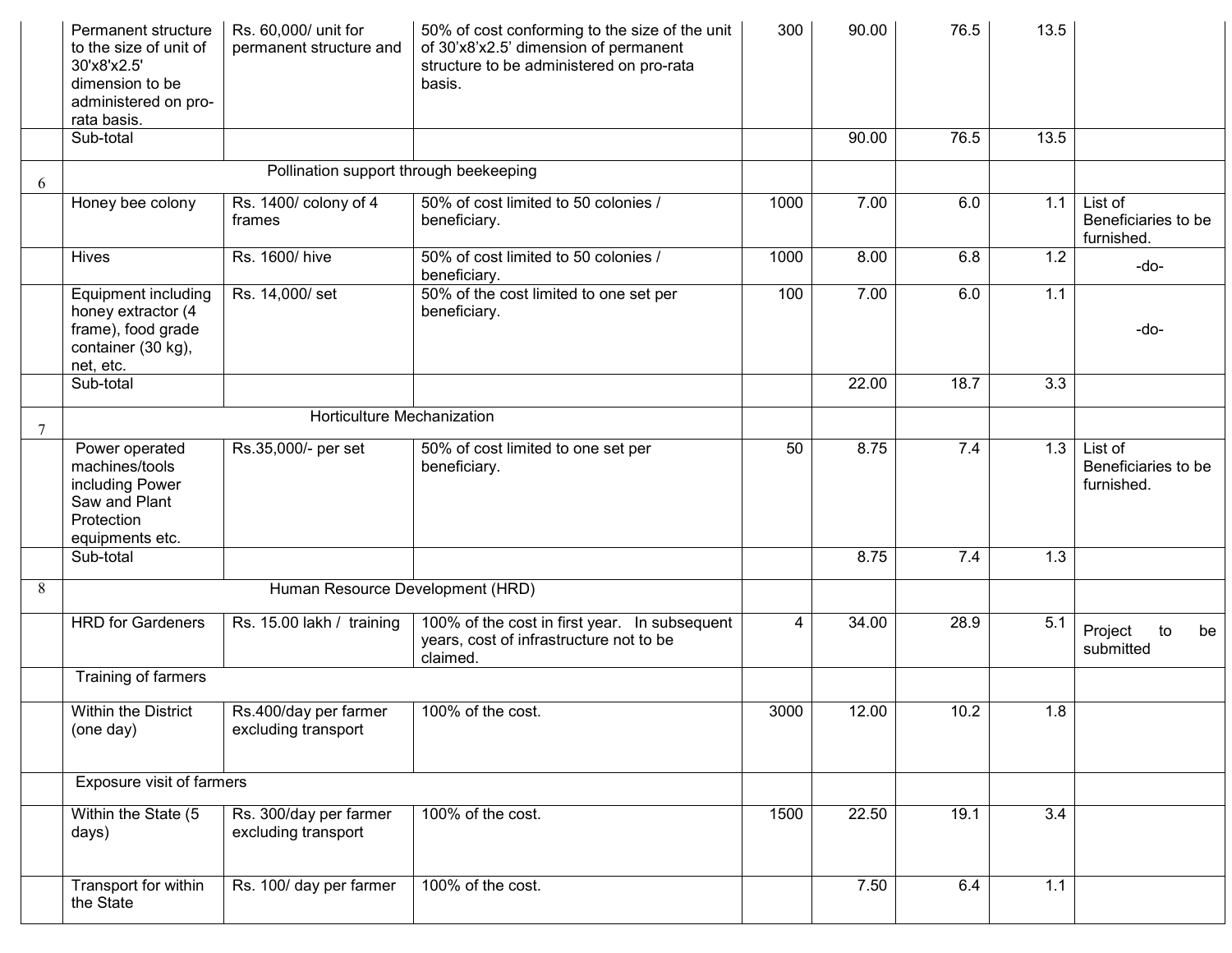|   | Outside the State (5<br>days)                                                                   | Rs. 600/day per farmer<br>excluding transport                 | 100% of the cost.                                                                                                                                                                                                                                                             | 800  | 24.00  | 20.4  | 3.6  |                                                                                                                                                                      |
|---|-------------------------------------------------------------------------------------------------|---------------------------------------------------------------|-------------------------------------------------------------------------------------------------------------------------------------------------------------------------------------------------------------------------------------------------------------------------------|------|--------|-------|------|----------------------------------------------------------------------------------------------------------------------------------------------------------------------|
|   | Transport for<br>Outside the State                                                              | Rs. 3000/ farmer                                              |                                                                                                                                                                                                                                                                               |      | 16.00  | 13.6  | 2.4  |                                                                                                                                                                      |
|   |                                                                                                 |                                                               | Training / study tour of technical staff/ field functionaries                                                                                                                                                                                                                 |      |        |       |      |                                                                                                                                                                      |
|   | Within the State<br>(one day)                                                                   | Rs.200/day per<br>participant plus TA/DA,<br>as admissible    | 100% of the cost.                                                                                                                                                                                                                                                             | 100  | 0.20   | 0.2   | 0.0  |                                                                                                                                                                      |
|   | Study tour to<br>progressive States/<br>units (group of<br>minimum 5<br>participants) (5days)   | Rs.650.00/day per<br>participant plus TA/DA,<br>as admissible | 100% of the cost.                                                                                                                                                                                                                                                             | 100  | 4.550  | 3.9   | 0.7  |                                                                                                                                                                      |
|   | Sub-total                                                                                       |                                                               |                                                                                                                                                                                                                                                                               |      | 120.75 | 102.6 | 18.1 |                                                                                                                                                                      |
| 9 |                                                                                                 | INTEGRATED POST HARVEST MANAGEMENT                            |                                                                                                                                                                                                                                                                               |      |        |       |      |                                                                                                                                                                      |
|   | Pack house / On<br>farm collection &<br>storage unit                                            | Rs. 3.00 Lakh/ per unit<br>with size of 9Mx6M                 | 50% of the capital cost.                                                                                                                                                                                                                                                      | 145  | 217.50 | 184.9 | 32.6 | Minutes of SLEC<br>meeting<br>to<br>be<br>submitted<br>along<br>details<br>with<br>of<br>beneficiaries,<br>location,<br>etc<br>to<br>facilitate release of<br>funds. |
|   | Pre-cooling unit<br>project in general<br>areas                                                 | Rs.15.00 lakh for 6 MT<br>capacity                            | Credit linked back-ended subsidy @ 40% of<br>the cost of project in general areas and 55%<br>in case Hilly & Scheduled areas for individual<br>entrepreneurs.                                                                                                                 |      | 0.00   | 0.0   | 0.0  | Project<br>to<br>be<br>submitted                                                                                                                                     |
|   | Cold storage units<br>(Construction/expan<br>sion/Modernization)<br>project in general<br>areas | Rs. 6000/MT for 5000<br>MT capacity                           | Credit linked back-ended subsidy @ 40% of<br>the capital cost of project in general areas<br>and 55% in case of Hilly & Scheduled areas<br>in respect of only those units which adopt<br>new technologies and include insulation,<br>humidity control and fin coil cooling sy | 4.00 | 480.00 | 408.0 | 72.0 | -do-                                                                                                                                                                 |
|   |                                                                                                 | Mobile pre cooling unit                                       |                                                                                                                                                                                                                                                                               |      |        |       |      |                                                                                                                                                                      |
|   | Credit linked back-<br>ended project in<br>general areas                                        | Rs. 24.00 lakh/unit for 5<br>MT capacity                      | Credit linked back-ended subsidy @40% of<br>the cost of project in General areas for 5MT<br>capacity.                                                                                                                                                                         |      | 0.00   | 0.0   | 0.0  | Project<br>to<br>be<br>submitted                                                                                                                                     |
|   |                                                                                                 | Refer vans/ containers                                        |                                                                                                                                                                                                                                                                               |      |        |       |      |                                                                                                                                                                      |
|   | Credit linked back-<br>ended project in<br>general areas                                        | Rs. 24.00 lakh/ unit for 6<br>MT capacity                     | Credit linked back-ended subsidy @40% of<br>the cost of project in General areas.                                                                                                                                                                                             | 3    | 28.80  | 24.5  | 4.3  | Project<br>to<br>be<br>submitted                                                                                                                                     |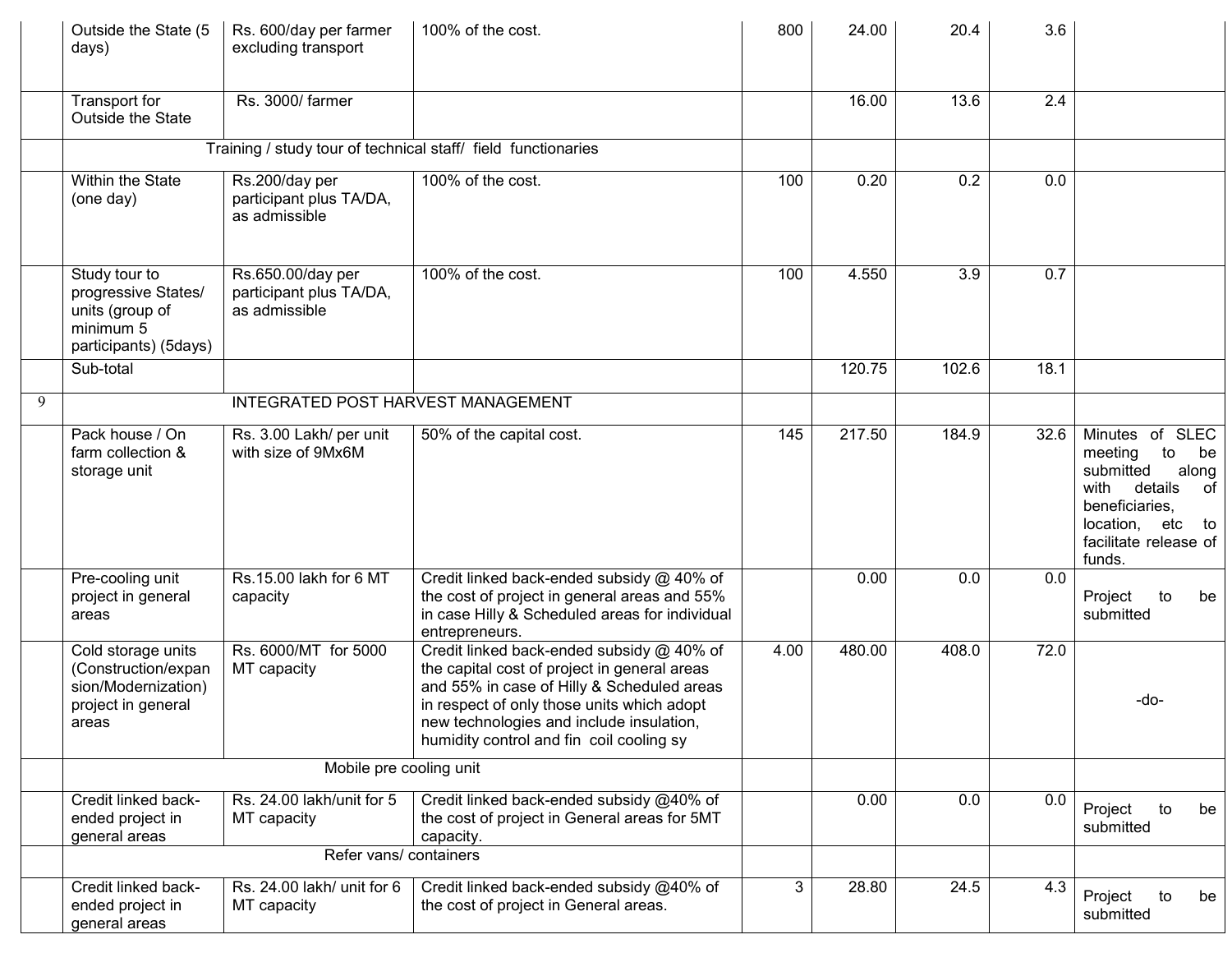|    | Ripening chamber<br>project in general<br>areas                                                      | Rs. 6000/MT for 5000<br>MT capacity     | -do-                                                                                                                                                                         |             | 48.00   | 40.8  | 7.2   | Project<br>be<br>to<br>submitted                                                                                                                                            |
|----|------------------------------------------------------------------------------------------------------|-----------------------------------------|------------------------------------------------------------------------------------------------------------------------------------------------------------------------------|-------------|---------|-------|-------|-----------------------------------------------------------------------------------------------------------------------------------------------------------------------------|
|    |                                                                                                      | Processing units -                      |                                                                                                                                                                              |             |         |       |       |                                                                                                                                                                             |
|    | Cashew nut<br>processing unit                                                                        | Rs. 15.00 lakh/unit.                    | credit linked back-ended subsidy @40%.                                                                                                                                       | 40          | 240.00  | 204.0 | 36.0  | Project<br>to<br>be<br>submitted                                                                                                                                            |
|    |                                                                                                      | Preservation unit (low cost)            |                                                                                                                                                                              |             |         |       |       |                                                                                                                                                                             |
|    | Preservation unit<br>up-gradation                                                                    | Rs.1.00 lakh /unit for up-<br>gradation | 50% of the total cost.                                                                                                                                                       | 30          | 15.00   | 12.8  | 2.3   | <b>SLEC</b><br>Minutes of<br>meeting<br>to<br>be<br>submitted<br>along<br>details<br>with<br>of<br>beneficiaries,<br>location, etc<br>to<br>facilitate release of<br>funds. |
|    | Preservation unit<br>(low cost) new unit                                                             | Rs.2.00 lakh /unit for<br>new unit.     | 50% of the total cost.                                                                                                                                                       | 20          | 20.00   | 17.0  | 3.0   | -do-                                                                                                                                                                        |
|    | Low cost onion<br>storage structure (25<br>MT)                                                       | Rs.1.00 lakh per unit                   | 50% of the total cost.                                                                                                                                                       | 50          | 25.00   | 21.3  | 3.8   | -do-                                                                                                                                                                        |
|    | Pusa Zero energy<br>cool chamber (100<br>kg)                                                         | Rs. 4000 per unit                       | 50% of the total cost.                                                                                                                                                       | 1000        | 20.00   | 17.0  | 3.0   | -do-                                                                                                                                                                        |
|    | Sub-total                                                                                            |                                         |                                                                                                                                                                              | 1293.0<br>0 | 1094.30 | 930.2 | 164.1 |                                                                                                                                                                             |
| 10 |                                                                                                      |                                         | ESTABLISHMENT OF MARKETING INFRASTRUCTURE FOR HORTICULTURAL PRODUCE                                                                                                          |             |         |       |       |                                                                                                                                                                             |
|    | Terminal markets                                                                                     | Rs.150.00 crore/project                 | 25% to 40% (limited to Rs.50.00 crore) as<br>Public-Private Partnership mode through<br>competitive bidding, in accordance with<br>operational guidelines issued separately. | $\mathbf 1$ | 50.00   | 42.5  | 7.5   | Project to be<br>submitted                                                                                                                                                  |
|    |                                                                                                      |                                         | Functional Infrastructure: for collection, sorting/ grading, packing units etc                                                                                               |             |         |       |       |                                                                                                                                                                             |
|    | (a) Credit linked<br>back-ended project<br>in general areas                                          | Rs.15.00 lakh/unit                      | Credit linked back-ended subsidy @ 40% of<br>the capital cost of project in general areas<br>and 55 % in case of Hilly & Scheduled areas<br>for individual entrepreneurs.    | 5           | 30.00   | 25.5  | 4.5   | Project to be<br>submitted                                                                                                                                                  |
|    | Market extension,<br>quality awareness &<br>market led extension<br>activities for fresh<br>products | Rs. 3.00 lakh per event.                | 100% assistance to State Government<br>/SHM/Public Sector Agencies.                                                                                                          |             | 3.00    | 2.6   | 0.5   | Minutes of SLEC<br>to<br>meeting<br>be<br>submitted<br>along<br>details<br>with<br>of<br>beneficiaries,<br>location, etc to<br>facilitate release of<br>funds.              |
|    | Sub-total                                                                                            |                                         |                                                                                                                                                                              |             | 83.00   | 70.6  | 12.5  |                                                                                                                                                                             |